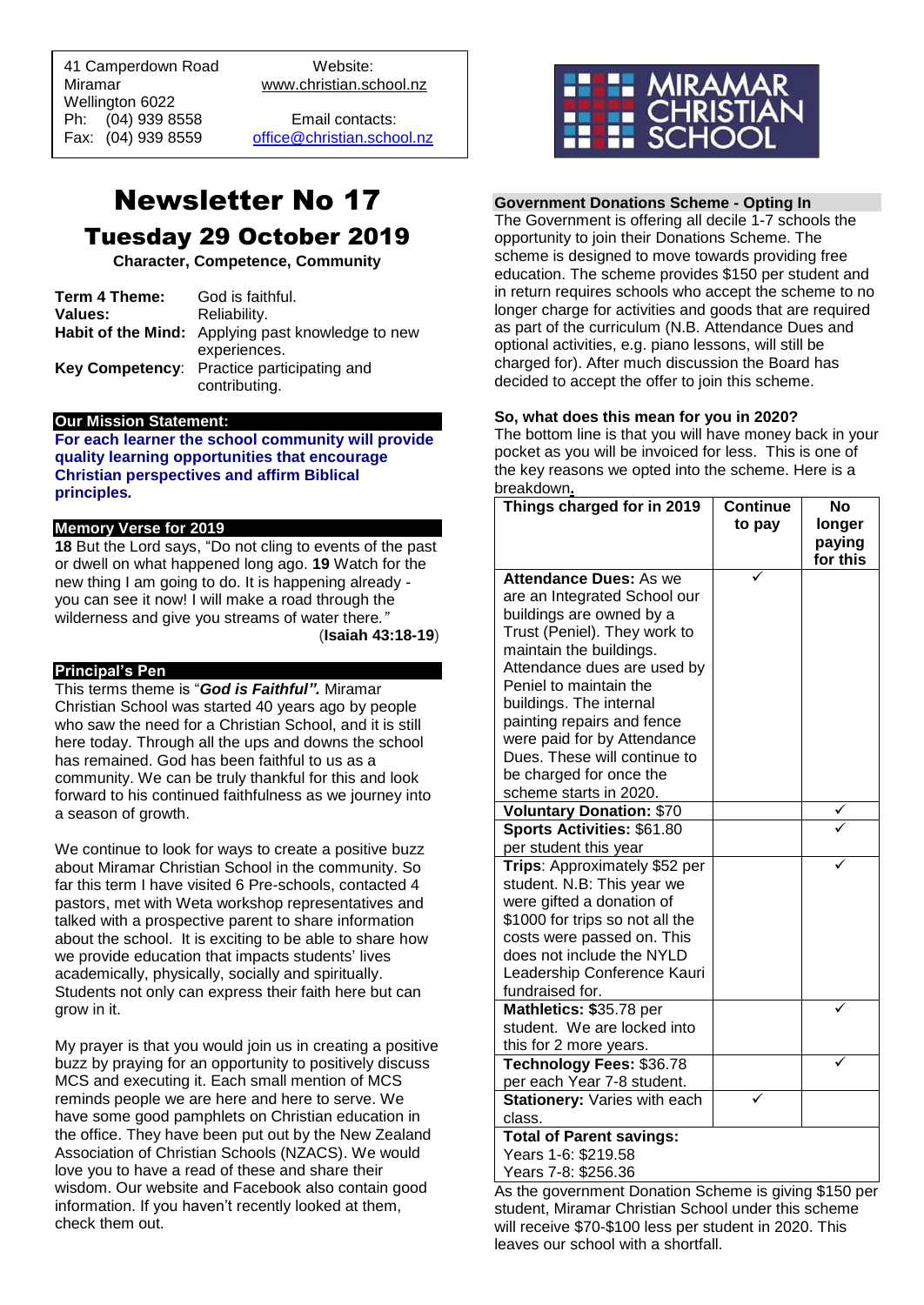# **How will we make up the shortfall in 2020?**

Either we will need to do less or find another way of funding for the above activities. APT are considering how they might support the school with trips and activities. Under the Donations Scheme, as a school we cannot ask for donations, but this does not mean we are unable to accept donations from those who wish to give. This year a donation for trips enabled us to provide rich learning experiences linked to class learning.

Please ask me or a teacher if you have any further questions about this.

For information about what can and can't be charged for follow this link:

[http://www.education.govt.nz/assets/Documents/School](http://www.education.govt.nz/assets/Documents/School/donations/MOE-Donations-Scheme-Info-A3-FA-Web-18-OCT.pdf) [/donations/MOE-Donations-Scheme-Info-A3-FA-Web-](http://www.education.govt.nz/assets/Documents/School/donations/MOE-Donations-Scheme-Info-A3-FA-Web-18-OCT.pdf)[18-OCT.pdf.](http://www.education.govt.nz/assets/Documents/School/donations/MOE-Donations-Scheme-Info-A3-FA-Web-18-OCT.pdf)

Over the course of this term, I will be looking for feedback to help us plan activities for next year. We value your opinions and look forward to hearing from you.

# **Athletics**



After postponing Athletics on Wednesday due to bad weather, we were keen to go ahead with Athletics on Thursday. We battled the wind and successfully had all students participating. Thank

you, Miss Lee, for organising this and to the parents who came to help.

**Teachers Only Day – Monday 11 November 2019**

Earlier this year, the Ministry of Education gifted teachers eight Teachers Only Days to be taken over the next three years. This is part of their teaching contract settlement designed to address teacher workload. We are using one of these Teacher Only Days on Monday 11 November. While teachers will be working at school, **there will be no classes for students that day.**

# **Prayer points: -**

**Thank God:** 

- For all different experiences students had in Term 3.
- For our dedicated and professional Christian staff.
- For our incredibly committed BoT and Peniel Trust.
- For opportunities to connect with the community e.g. having students from Holy Cross School and Miramar North School come to our school to watch the Capital E performance.
- For our wonderful parent community who are working on the APT.
- For our faithful volunteers.
- For God's faithfulness to Miramar Christian School for the last 40 years.

# **Please pray:**

- For there to be a positive ongoing buzz about Miramar Christian School in the community kicked off by our discussions and continued by our promotional work. May we all be good ambassadors for the LORD'S work.
- For wisdom, creativity and skill as we create new promotional material for our school and that materials and messages would connect with and reach those who would be excited about sending their children to Miramar Christian School.
- God's blessing and the ability to communicate clearly as we go out into churches to promote Christian Education and Miramar Christian School.
- For opportunities to build on the connections we have made with preschools and other community places.
- For our school to continue to have an open stance and look for ways to bless and give others.
- For all parents despite their first language to have access to information about our school, understanding of what we are doing, and the ability to have a voice in decisions made.
- For a committed volunteer to complete regular grant applications on behalf of Miramar Christian School.
- For wisdom, energy and continued sense of team and togetherness for the APT as they begin planning for the end of term Christmas party.

For our prayer students and their families: - **Week 3:** Kate, Aisha-Jadah, Elena-Jin **Week 4:** Hugo, Emily, Hail

Thank you for your commitment and prayers.

Blessings and nga mihi nui **Kaye Gillies Principal**

# **2019 Invoices**

Invoices for **School Costs, Term 1 PE Programme and Swimming Lessons** are now **OVERDUE.** We ask you pay these as soon as possible.



 $\curvearrowright$  Events  $\curvearrowright$  Cancellations  $\curvearrowright$  Notices  $\curvearrowright$  Newsletters  $\curvearrowright$  Permission Slips  $\mathfrak{S}$  Instant notifications  $\mathfrak{S}$  Absentees



**Simple free download:** 

In Google play & App Store search 'Skool Loop' & choose our school once installed.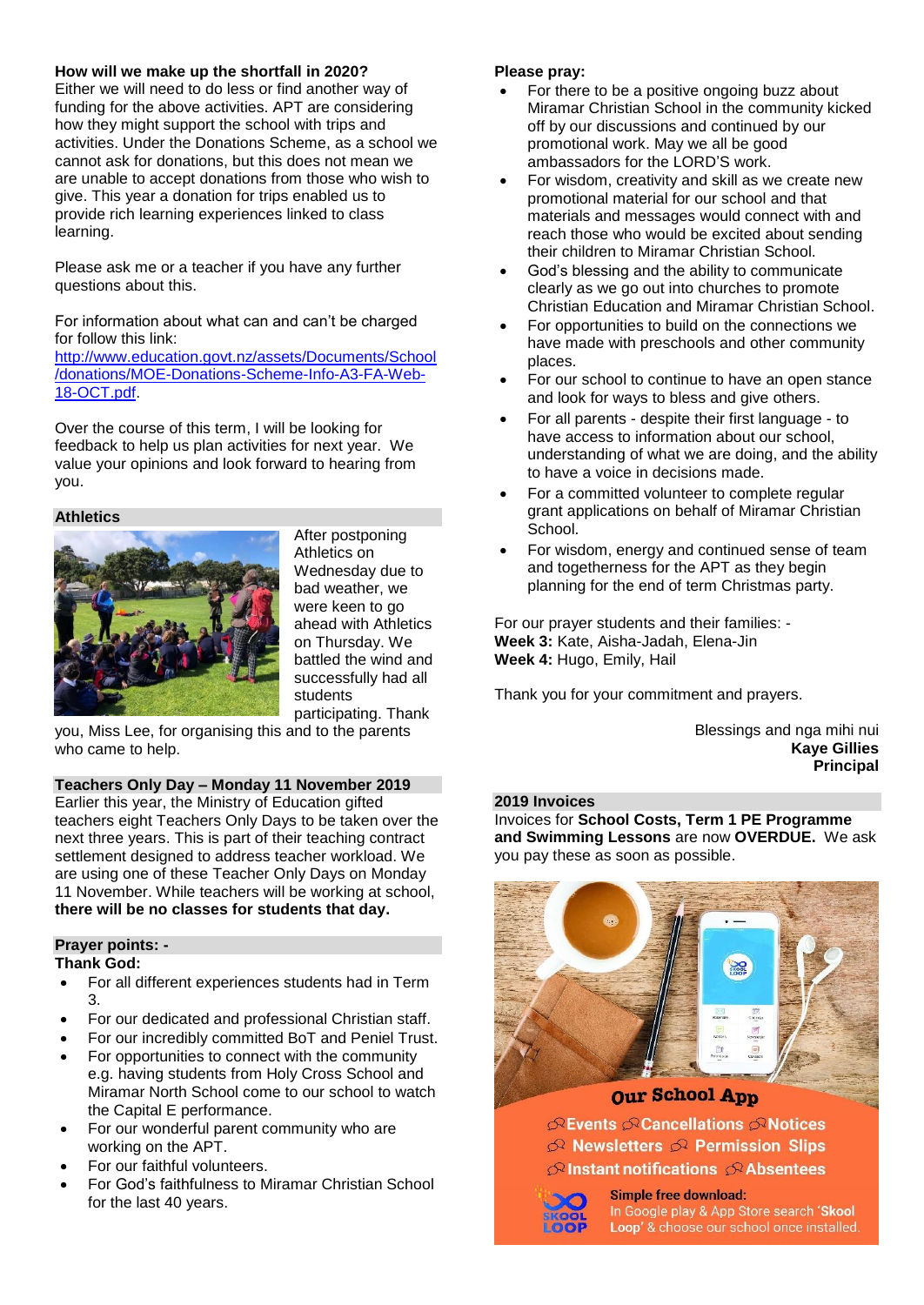# SCHOOL DIARY

| <b>Every Mon</b>      | Prayer Group, Hall, 2:30pm                |  |
|-----------------------|-------------------------------------------|--|
| <b>Every Mon/Fri</b>  | Wheels Day / Wear PE Uniform              |  |
| <b>Every Wed</b>      | Subway ordered lunch (optional)           |  |
| <b>Every Thurs</b>    | Technicraft (Yrs 7-8)                     |  |
| <b>Every Fri</b>      | Music Lessons, 8:30am - 10:00am           |  |
| <b>Every Friday</b>   | Assembly 2:15pm                           |  |
| <b>Every Sun</b>      | 10am Gateway Baptist Church - all welcome |  |
| Oct                   |                                           |  |
| Tues 29 - Thur 31 Oct | Mobile Dental Van at MCS                  |  |
| <b>Nov</b>            |                                           |  |
| Fri 1 Nov             | Mobile Dental Van at MCS                  |  |
| Fri 1 Nov             | Assembly 2:30pm                           |  |
| Tues 5 Nov            | Hawera School visiting MCS p.m.           |  |
| Wed 6 Nov             | EZ Athletics @ Newtown Park               |  |
| Thurs 7 Nov           | Outdoor Class' Day                        |  |
| Fri 8 Nov             | Sharing Assembly 2:15pm                   |  |
| Mon 11 Nov            | Teacher Only Day - No School              |  |
| Tues 12 Nov           | Whole School Trip to Weta                 |  |
| Wed 13 Nov            | EZ Athletics (postponement date)          |  |
| Fri 15 Nov            | Kauri Class Library visit, 11:30am        |  |
| Fri 15 Nov            | Assembly 2:30pm                           |  |
| Mon 18 Nov            | BoT Mtg, 6:30pm, Staffroom                |  |
| Tues 19 Nov           | <b>MCS In-Class Speeches</b>              |  |
| Thurs 21 Nov          | <b>MCS Speech Finals</b>                  |  |
| Fri 22 Nov            | Sharing Assembly 2:15pm                   |  |
| Fri 29 Nov            | Mufti Day (gold coin donation)            |  |
| Fri 29 Nov            | Assembly 2:30pm                           |  |
| <b>Dec</b>            |                                           |  |
| Sat 7 Dec             | Community Christmas Party/Fair            |  |
| Wed 4 Dec             | EZ Miniball @ ASB                         |  |
| Fri 6 Dec             | Sharing Assembly 2:15pm                   |  |
| Mon 9 Dec             | BoT Mtg, 6:30pm, Staffroom                |  |
| Wed 11 Dec            | Prizegiving Rehearsal, 9am @ Gateway      |  |
| Wed 11 Dec            | MCS Prizegiving, 6pm @ Gateway            |  |
| Fri 13 Dec            | Assembly 2:30pm                           |  |
| Mon 16 Dec            | MCS Beach Trip p.m.                       |  |
| Tues 17 Dec           | MCS Winning House Prize p.m.              |  |
| Tues 17 Dec           | School Reports sent home                  |  |
| Wed 18 Dec            | Term 4 ends (12pm)                        |  |
| Feb                   |                                           |  |
| Mon 3 Feb             | Teacher Only Day - No School              |  |
| Tues 4 Feb            | Term 1 starts 9am                         |  |

# **Capital Trout Centre Open Day Sun 3 Nov 2019** Children must have a licence to fish for trout and free licences/tickets are available from Mon 21 Oct 2019 at **Steve's Fishing Shop, 49 Ghuznee Street (off Cuba Mall).**

The Centre is located behind the WCC Administration buildings on the way to the Wellington City Council Southern Landfill, on Landfill Road, Happy Valley, Wellington and is open to the public on specific days. Children do not have to bring any gear as Club members will assist children to catch a trout on fly fishing tackle.

As the Centre is manned and maintained by volunteers, we rely on donations to cover our expenses of purchasing the fish from the hatcheries, fish food and general maintenance. Your donations will be appreciated.

Contact: Strato 387 7878 (wk) 386 3740 (hm) **Email: [strato.cotsilinis@gmail.com](mailto:strato.cotsilinis@gmail.com)**



| Fridays 3-5pm                                                                                                      | Hey parents,                                                                                                                            |
|--------------------------------------------------------------------------------------------------------------------|-----------------------------------------------------------------------------------------------------------------------------------------|
| (Come straight from school)                                                                                        | we're keen for you to stay                                                                                                              |
| 18 October                                                                                                         | and join in the fun!<br>Tea + coffee available!                                                                                         |
| 25 October                                                                                                         | $\mathcal{I}_{\mathcal{H}}$                                                                                                             |
| 1 November                                                                                                         |                                                                                                                                         |
| <b>8 November</b>                                                                                                  | This FREE programme is run<br>by Ben Edwards                                                                                            |
| <b>15 November</b>                                                                                                 |                                                                                                                                         |
| 22 November                                                                                                        | Children, Youth & Families Pastor<br><b>Gateway Baptist Church</b>                                                                      |
| 29 November                                                                                                        | with the assistance of church volunteers                                                                                                |
| + our Christmas Party on<br>Saturday 7 December<br>@ Miramar Christian School<br>(more decails Closer to the date) | Any questions? Ring Ben on 022 401 5720                                                                                                 |
|                                                                                                                    | ateway Baptist Church, 33 Park Rd, Miramar   gatewaybaptist.org.nz   families@gatewaybaptist.org.nz   ph 022 401 5720<br><b>GATEWAY</b> |



ay fayini (hazi: 33 Pak Rd. Milana ...). Dei Chazik: Yuth Parce. I. yuth@gd9koshapik: argaç. 1.022 401.5720

CATEWAY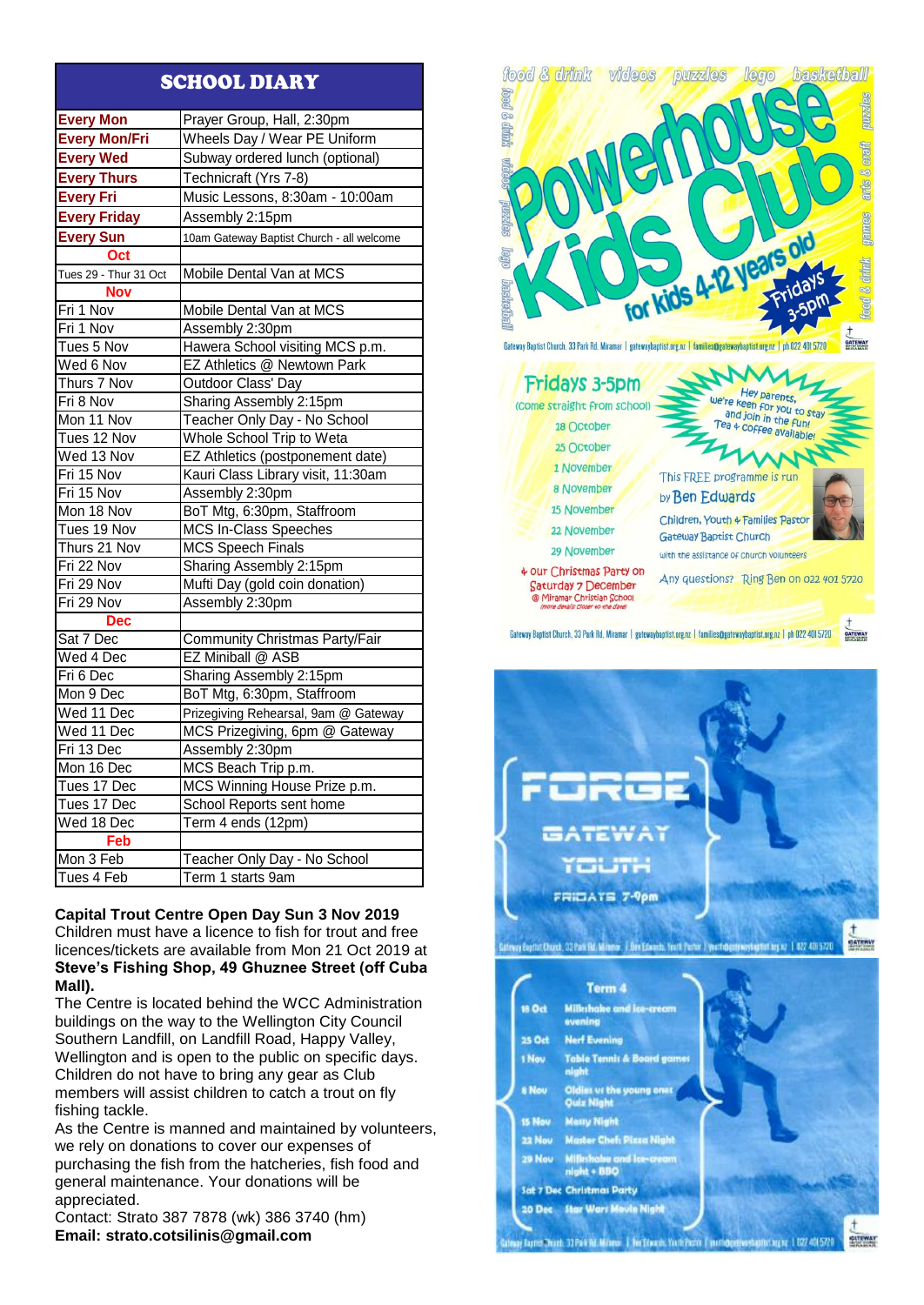

**ISTRATIONS OPEN FT NOVEMBER** 



# **Heart Medications**

### The Heart Foundation is holding FREE Information sessions across the region for people living with a heart condition and their families, to discuss heart medications.

Run by registered pharmacists, we will talk about the various groups of medications, what they do and common side effects Whanau are encouraged to come along and learn more about vour heart condition.

| Wellington<br>South: | Wednesday 6 November, 5.45 to 7.15pm<br>ASB Sports Centre, 72 Kemp St, Kilbirnie                                                         |
|----------------------|------------------------------------------------------------------------------------------------------------------------------------------|
| Wellington<br>North: | Thursday 14 November, 5.45 to 7.15pm<br>Ngaio Town Hall, 1 Ottawa Roag, Ngaio                                                            |
| Porirua:             | Thursday 21 November, 5.45 to 7.15pm<br>Porirua Club, 1 Lodge Place, Porirua                                                             |
|                      | Please register at heartmed eventbrite.co.nz<br>or contact Annette on 04 472 2780 or<br>$\sim$ nn attac $\odot$ hanstfaun dation over ny |

annettes@heartfoundation.org.nz

# **Wellington Harrier Children's Athletic Club**

The Wellington Harriers children's athletics programme runs through until the end of March 2020. Our club days are held at Newtown Park athletic track on Saturday's mornings from 11.30am - 1pm. Activities on club days will cover a range of traditional events such as long jump, high jump, shot put, discus, sprints, hurdles, middle distance, and race walking. Alongside this, we will also be doing a run jump throw programme which teaches children athletic skills through fun athletic games.

We also offer a **"GET SET, GO"** program for ages 4 - 6 years. This is made up of fun games based around running, jumping and throwing activities (please note for children aged 4 - 6 the programme is for 1 hour). We offer two types of memberships, social and competitive, and you're welcome to give it a go before you sign up. To sign up please click on the link below. [https://memberdesq.onesporttechnology.com/3217/reg/](https://memberdesq.onesporttechnology.com/3217/reg/subs) [subs](https://memberdesq.onesporttechnology.com/3217/reg/subs)

For more information, please contact:

Julie Richards on [juliemaerdy@yahoo.co.uk](mailto:juliemaerdy@yahoo.co.uk) or 021 295 9026.

# **Parent to Parent NZ needs your help in November**

SafeSquares aims to help keep kids safe with a designated safe spot for children to use when vehicles are moving in and out of the driveway. The SafeSquare is also useful for older kids who are neurodiverse or have a disability, or even as an evacuation point to head to if there's an emergency inside.

**Every Bunnings store (that's 47 stores) across New Zealand will be hosting a SafeSquares event on Saturday, November 30th, 2019.** Families can paint a free SafeSquares paver and take it home.

**We need volunteers** up and down the country to help bring SafeSquares to our communities. **Volunteers can either be a part of engaging with families painting their pavers or running the Bunnings BBQs** - our key fundraising focus for the day.

We would love to work with you to help bring this important initiative to local communities around New Zealand.

To sign up to volunteer go to [https://bit.ly/2Hb5ggD,](https://bit.ly/2Hb5ggD) it the Volunteer Registration form on our Parent to Parent website.

# **Bigair Gymsports Owhiro Bay Wellington**

Gym is fun for kids but it's exceptionally good for them as well! They gain strength, flexibility, balance and body control but they also learn determination and perseverance, through persistently practicing skills until they are achieved. Kids also gain resilience and confidence, as they extend themselves and learn new skills! Our experienced coaches run classes in **Gymnastics, Tumbling, Trampolining, Parkour** and **Cheerleading**! BOOK NOW!

Bigair Gym Owhiro Bay: 04 3838779 or [wgtn@bigairgym.co.nz](mailto:wgtn@bigairgym.co.nz)

# **S eatoun Arts & Crafts Annual Exhibition** –

Sale at the Village Hall **Where:** Forres Street, Seatoun **Dates:** Fri 15 Nov 2019 (invited guests) Sat 16 Nov 10am – 4pm Sun 17 Nov 10am – 4pm

Foundation<sup>®</sup>